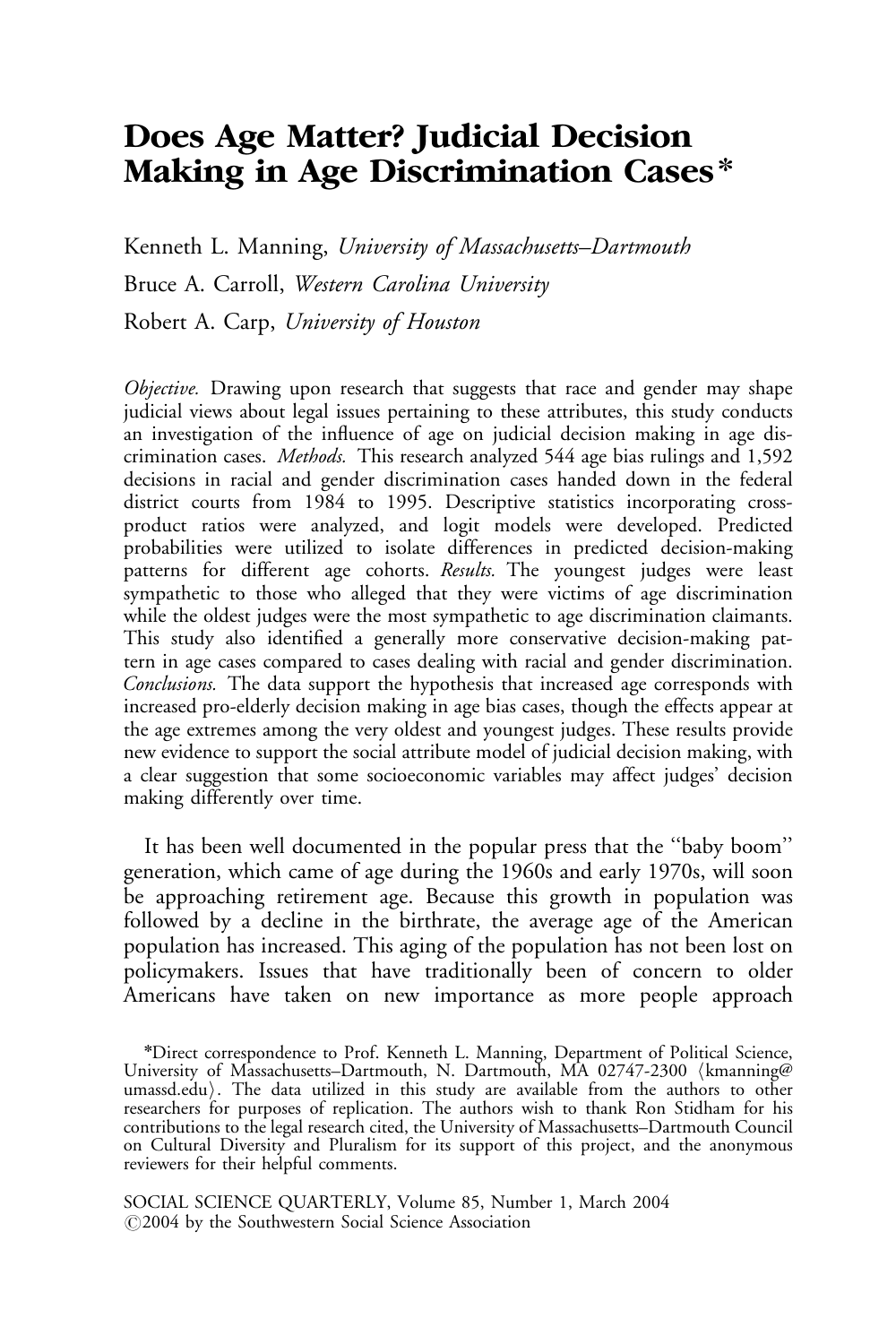retirement age. The politics of aging has included such issues as entitlement programs like Social Security and Medicare, as well as age discrimination in the workplace. Some 41 percent of employees in the United States in 1995 were over the age of 45, and by 2005 it is projected that the percentage of employees 45 or older will rise to 57 percent (Higgins, 1999).

Age discrimination is a rather exceptional civil rights issue. For many, the issue of civil rights conjures visions of racial and ethnic discrimination. Such discrimination is arbitrarily based and unrelated to individual ability. Yet age, unlike race or ethnicity, is frequently related to physical or intellectual aptitude. Age may manifest itself as a valuable commodity such as work experience (Angle and Wissmann, 1983), but in some instances age may also be a liability for workers and employers since physical and mental ability often decline as humans grow older. This raises difficult questions for policymakers. Though the Supreme Court held in Massachusetts Board of Retirement v. Murgia (427 U.S. 307, 1976) that some limits on age may be placed on jobs that require intensive physical activities that may be naturally impaired by age, discriminating against individuals simply because they are older is not in keeping with the spirit of fairness and equal protection of the law.

Recognizing that age discrimination is inherently unfair, in 1967 Congress passed the Age Discrimination in Employment Act (ADEA). This law, which opened the door to federal court involvement in the issue of age discrimination, was intended to promote the employment of older persons and to prohibit the practice of discriminating against older people in the workplace. The ADEA of 1967 provided protection for Americans aged 40 to 65 from arbitrary acts by private-sector employers by prohibiting the use of age as a factor in employment and promotion decisions. The law also banned the practice of seeking job applicants of a specific age range. Subsequent amendments, including a thorough overhaul of the ADEA in 1990, have expanded the scope of the original legislation and opened the door to a greater number of federal legal challenges (Bessey and Ananda, 1991; Gitt, 1981). The development of age discrimination law has occurred during a time in which there is heightened awareness of the issue and its importance to a maturing workforce, and the growing number of older workers has made age bias claims increasingly common in the federal courts.

These suits have presented instances where judges may turn to their own perceptions for guidance in evaluating age bias claims. For example, a key issue that has been presented to jurists has been the question of how the courts should treat employment policies that are facially neutral but have a disparate impact on older workers. In race and gender claims, if an employer's rule affects minorities or women disproportionately, the employer must show an important business necessity for it (Higgins, 1999). However, the ADEA does not follow the lead of the 1964 Civil Rights Act on this point. Congress endorsed disparate impact analysis of race and gender claims in the Civil Rights Act of 1991, but it did not resolve the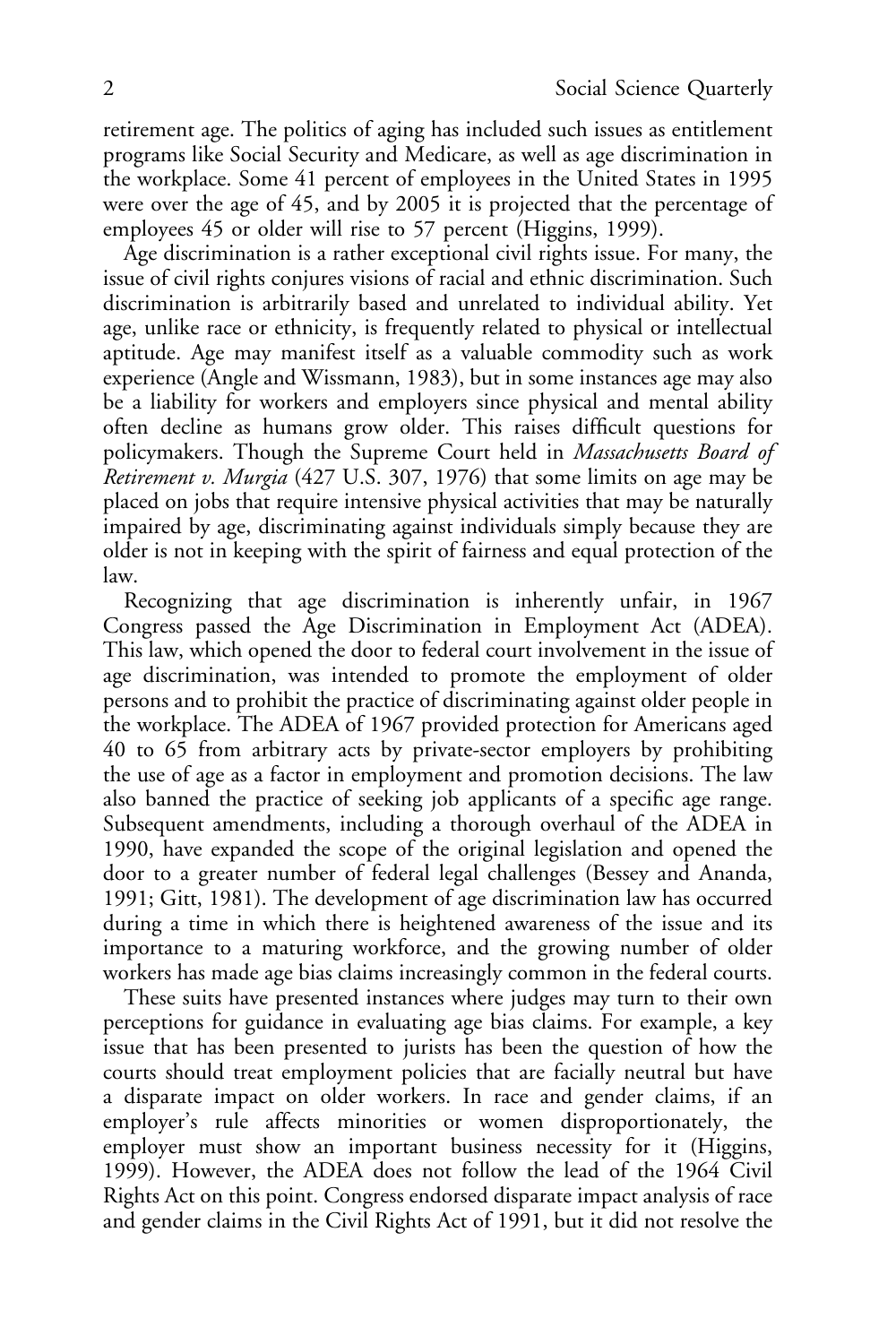issue on age claims. Nor have the federal courts reached a definitive conclusion on this issue. Appellate circuits have inconsistently addressed the question of whether the disparate impact test applies to ADEA claims.<sup>1</sup> Given the mixed signals from the courts of appeals and the absence of a Supreme Court ruling on the issue, it seems natural to expect that federal district judges may turn elsewhere for cues on how to resolve the issue. In short, extra-legal variables like judges' age may provide significant explanations for federal trial judge decision making.

Although this issue has now been on the national agenda for a few decades, no research has directly investigated the influence of age on judicial decision making in age discrimination cases. That is not to say, however, that the influence of age in the judicial decision-making process has not gone unnoticed by scholars. In fact, some earlier studies proposed models that included judicial age as a predictive variable. Goldman (1975), for example, found that as court of appeals judges aged, their decision making became increasingly conservative. In their studies of Supreme Court decision making, Ulmer (1973) and Tate (1981) also found age to be a significant predictor of judicial outcomes. These studies are part of a larger body of research that has explored the extent to which social attributes influence judicial behavior.

We offer a new contribution to the social attribute model through a study of age and judicial decision making that is distinct in two ways. First, we propose a study that uses the relatively new issue of age discrimination to examine the effect of age from a dynamic perspective. We seek to determine whether there is any association between a judge's age and the likelihood of his or her support for age discrimination claims. Although it is true that past studies have sought to determine whether older judges are generally more liberal or conservative than younger jurists, our study seeks to determine the degree to which the personal attribute of age might affect judges' decision making in an analogous issue area.

Furthermore, the aforementioned studies have generally sought to determine if older judges might be more or less supportive of litigants in a wide range of issue areas. This has included, for example, cases involving such wide-ranging and disparate issues as labor union disputes and racial discrimination cases. However, federal jurists have overwhelmingly not been members of labor unions or of racial minority groups. Our study touches on

<sup>&</sup>lt;sup>1</sup>The Third, Seventh, and Tenth Circuits rejected disparate impact claims under the ADEA in DiBase v. Smith-Kline Beecham, 48 F.3d 719 (1995), EEOC v. Francis W. Parker School, 41 F.3d 1073 (1994), and Ellis v. United Airlines, 73 F.3d 999 (1996), respectively. Conversely, the Second, Eighth, and Ninth Circuits endorsed the application of disparate impact in ADEA cases in Markham v. Geller, 635 F.2d 1027 (1980), Smith v. City of Des Moines, 99 F.3d 1466 (1996), and Mangold v. California Public Utilities Commission, 67 F.3d 1470 (1995). And, as Higgins (1999) notes, the Supreme Court ''specifically withheld judgement on the disparate impact theory" in *Hazen Paper Co. v. Biggins*, 507 U.S. 604 (1993). Thus, both the courts of appeals and the Supreme Court have failed to provide clear guidance to the lower courts on this issue.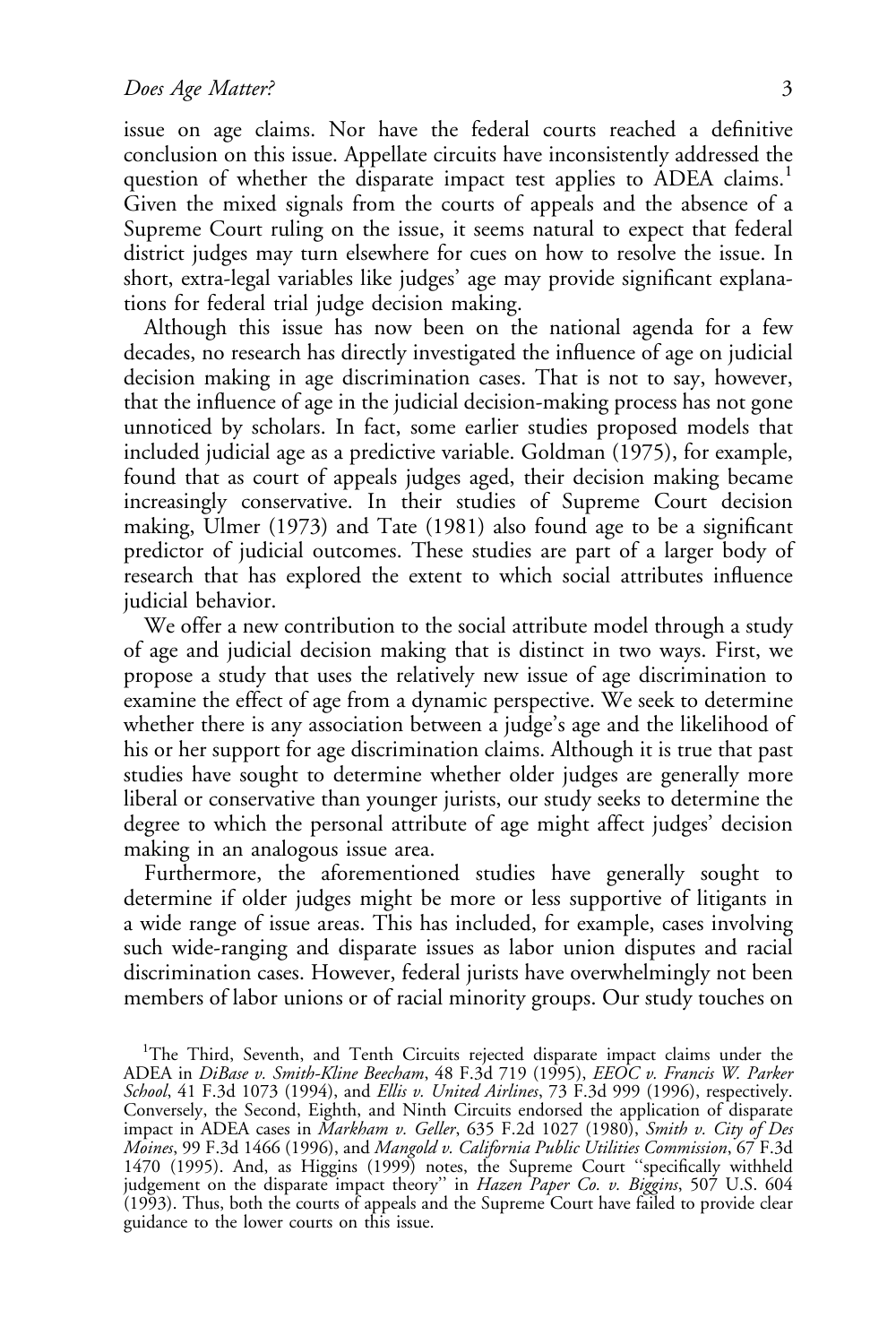a concern that, at some time or another, may directly affect all judges. Age, unlike most other social attributes, cuts across all racial, gender, and socioeconomic lines. As judges age, they may be affected by changes in perspectives and behavior that the aging process might bring about. Thus, by seeking to determine whether there is any association between judicial age and support for plaintiffs in age discrimination cases, we hope to add a new dynamic element to the traditional social attribute model of judicial decision making.

We hypothesize that older judges will exhibit a decision-making pattern that is more supportive of plaintiffs in age discrimination cases when compared to younger jurists. This hypothesis is drawn from a large body of scholarship that has identified instances in which social attributes such as race or gender shape general views about legal issues pertaining to these attributes. For example, Davis, Haire, and Songer (1993), Gryski, Main, and Dixon (1986), and Allen and Wall (1993) have shown that women judges are the strongest supporters of women's claims in gender discrimination cases. Walker and Barrow (1985) identified comparable gender effects in district court decision making, and Songer, Davis, and Haire (1994) identified a different decision-making pattern by women in employment discrimination cases. Other studies have identified similar influences in the area of race. Welch, Combs, and Gruhl (1988) and Mustard (1998) found that while white jurists tend to impose harsher sentences on African-American than on white defendants, African-American judges tend to be more lenient toward African-American defendants. Although the literature in this area is hardly conclusive, a number of studies have suggested that gender and/or race may influence judicial perspectives on legal issues pertaining to these characteristics.

Since studies have suggested that judges who are members of a socioeconomic group may exhibit decision-making behavior that is more supportive of litigants who are fellow members of the group, we posit that the effects will be similar in the area of age and age discrimination cases. We anticipate that older judges will be more sympathetic to people who claim to be the victims of age bias. Drawing on their own life experiences, older judges may exhibit more favorable behavior toward plaintiffs who are approaching their later years. Conversely, younger judges may have very different views on the issue of age discrimination, leading them to be less sympathetic toward plaintiffs in age cases. Older judges may be more likely to embrace viewpoints that lead them to be sensitive to the plight faced by aging workers, and these jurists may thus be more supportive of suits brought by older workers. In particular, we would expect to identify these differences among the very youngest and oldest judges.

We focus our attention on the decision-making behavior of U.S. district court judges. Because these tribunals are the courts of original jurisdiction for virtually all federal cases, the district courts are the primary judicial battleground for federal age discrimination litigation in the United States.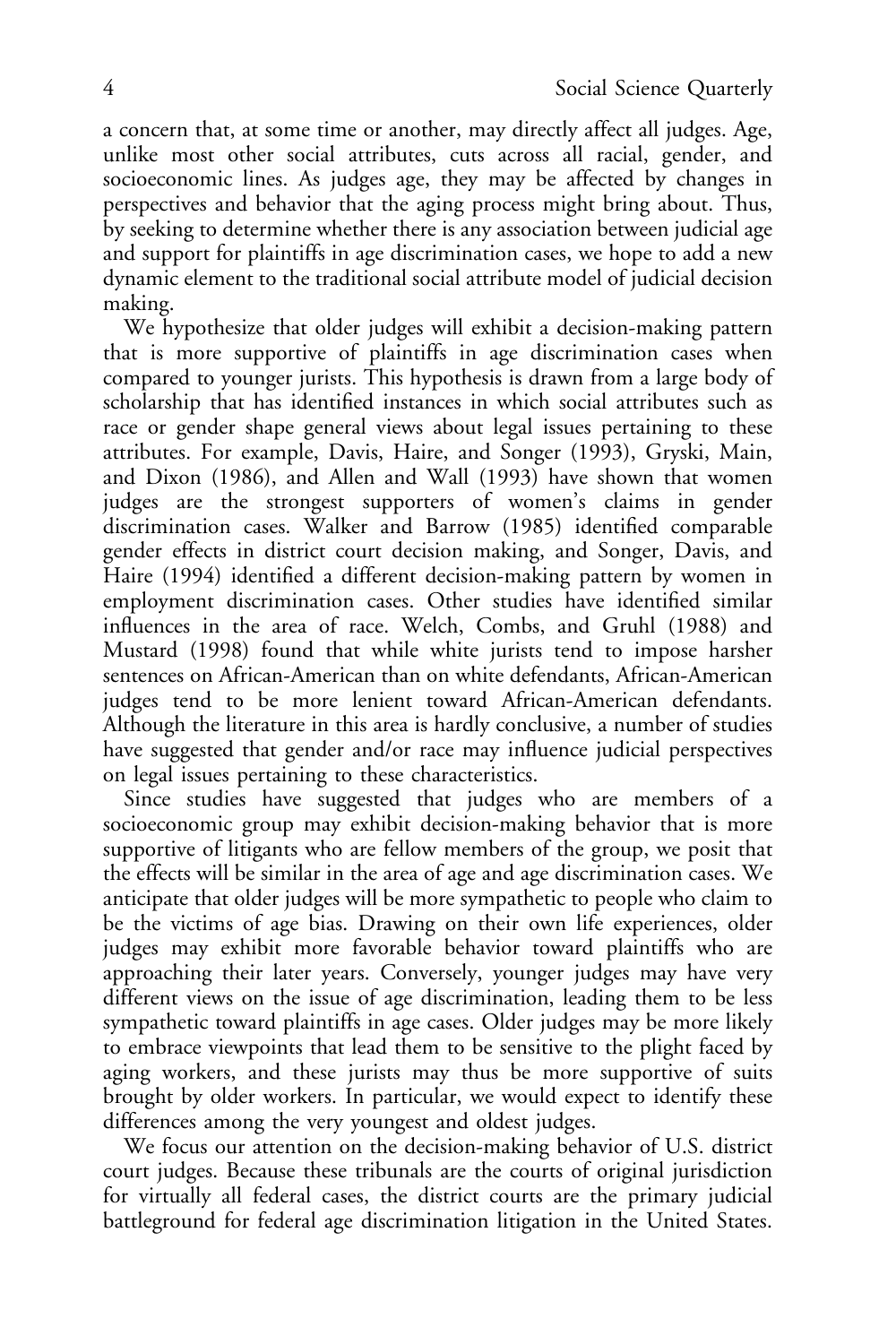As trial courts, the district courts also play critical roles as factfinders. This function is especially important in discrimination cases, where activities that might be construed as discriminatory can be subject to very different interpretations.

# Data and Methodology

To test our hypothesis, we collected data from decisions of U.S. district court judges published in the *Federal Supplement*. Our study analyzes final case rulings in 544 age discrimination cases handed down by 287 judges over a 12-year span, from 1984 to 1995.<sup>2</sup> This represents all age discrimination cases with a clear win-loss decision outcome published in the Supplement during the period of observation. These cases were heard in 42 states, plus the District of Columbia and Puerto Rico, within all 11 federal judicial circuits. Using textual analysis, the published opinions were evaluated for the direction of the decision outcome. Rulings that favored a party who alleged age discrimination by an employer or other actor were coded pro-plaintiff. Court decisions that favored employers and other defendants in age discrimination cases were recorded as a pro-defendant outcome. Judicial age data were calculated using the published birthdate of district judges, made available in the biographical information reported by the Federal Judicial Center. The mean age of judges in the age discrimination case sample is 58.12, with a standard deviation of 9.01. Judicial age was calculated for each jurist as the age in years at the time of the decision. The mean number of decisions per judge was 1.9 (standard deviation  $= 1.7$ ). The decisions were from bench trials; no jury decisions were included.

The coding standards and use of published decisions are well established in the literature, and the data used in this study have been utilized in some of the most extensive and respected studies on the federal district courts (Rowland and Carp, 1996; Carp and Rowland, 1983). Similar ideological coding methodology has also been used in comprehensive decision data sets on the U.S. Supreme Court (Spaeth, 1999) and U.S. courts of appeals (Songer, 1998).

In addition to age discrimination cases, we also analyzed 1,592 decisions in racial and gender discrimination cases. This was in done in order to

<sup>&</sup>lt;sup>2</sup>Some may wonder why we did not begin our period of analysis in the late 1960s or 1970s. Although we recognize that such an analysis might be helpful, it is limited by data availability. The fact is that there were relatively few age discrimination suits and, consequently, very few published district court decisions, filed during the early years of the ADEA. We identified a scant number of published age bias rulings extending to the early 1970s, but began our analysis at 1984 because this was the earliest time for which adequate numbers of published age discrimination decisions were available. We have thus included the greatest time period possible given the available data. It is also worth noting that a longitudinal analysis of same-judge decision making was not possible given the low number of decisions per judge.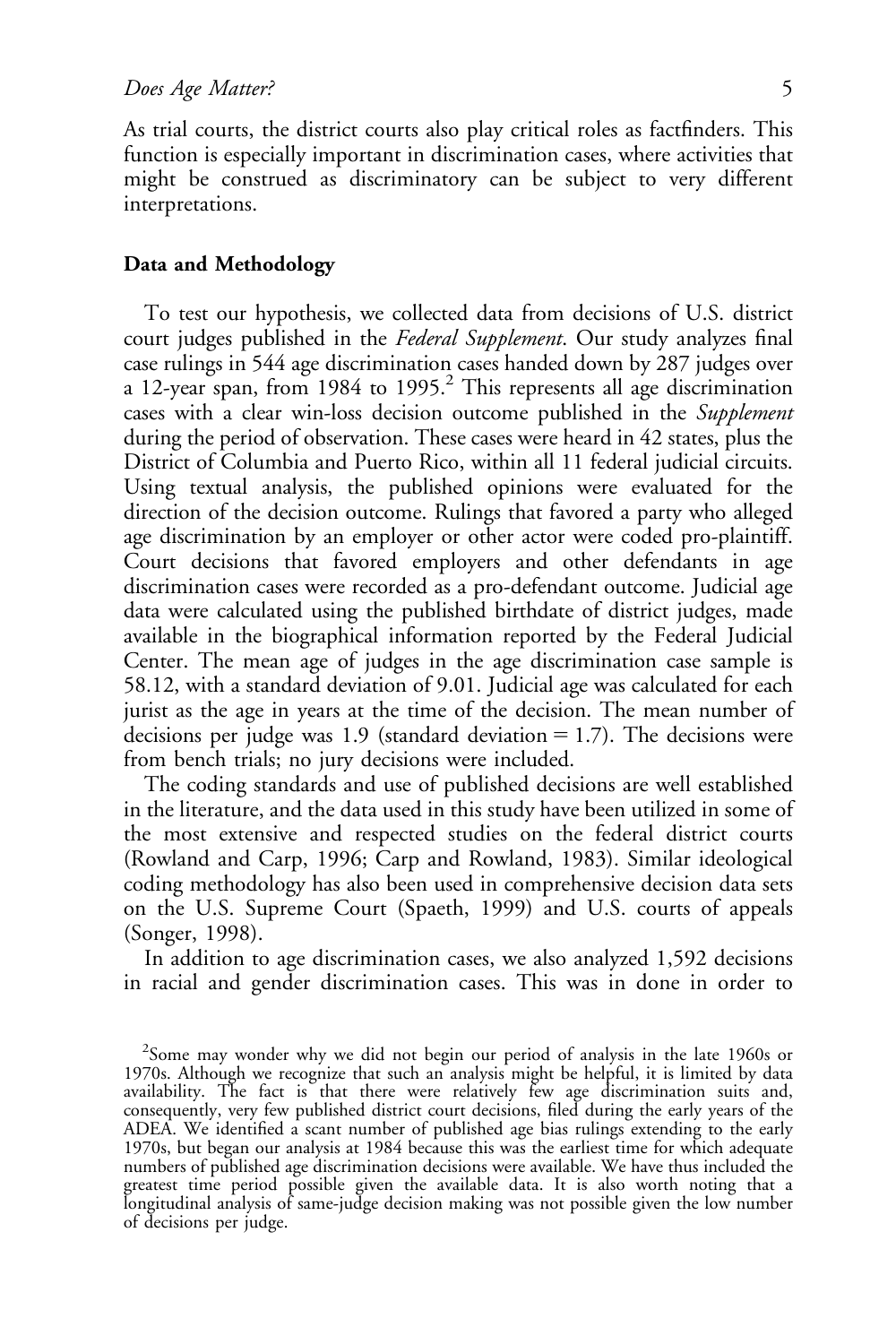evaluate decision making in age discrimination cases vis-à-vis court rulings in other discrimination areas. For proper comparison, the racial and gender discrimination cases were handed down during the same time period and in the same cities and states as those of the age case sample. This second case sample employed similar pro-plaintiff/pro-defendant coding methodology.

To analyze the data, we utilized descriptive statistics incorporating crossproduct ratios<sup>3</sup> in addition to logit analysis.<sup>4</sup> Predicted probabilities were utilized to isolate differences in predicted decision-making patterns for each age cohort. Descriptive statistics were generated to identify general differences in the decision-making outcomes between judges, and crossproduct ratios were calculated to measure the likelihood of a pro-plaintiff decision by judges of differing ages and partisanship. Logit analysis was employed to properly estimate the influence of age on a dichotomous dependent variable: pro-plaintiff (1) or pro-defendant (0) decision outcome. Predicted probabilities were then drawn from the logit model to specifically analyze the change in estimated probability in relation to changes in the independent variables (Alvarez and Nagler, 1995). We incorporated judicial age in the logit model as Age Cohort. We consolidated judges into three differing age groups that corresponded approximately with the distribution of ages in our sample: 45 years and younger, 46–64 years, and  $65+$  years.

The age cutoff for the oldest cohort was set at the traditional retirement age (i.e., 65 years). The cut-off age for the youngest cohort was admittedly a bit more arbitrary. Goldman and Slotnick (1997) identified the mean age at appointment of district court judges by the last four administrations (Clinton, Bush, Reagan, and Carter) to be approximately 48.7 years of age. Based on this fact, we classified the youngest judges as those who were somewhat younger than typical incoming jurists; thus, our selection of age 45 as the cut-off age for the youngest cohort. To verify proper decision distributions within each cohort, we analyzed the data distribution and identified no single judge (or small number of judges) skewing the data. The mean number of decisions per judge in each cohort (from youngest to oldest) was: cohort 1, 1.75  $(SD = 1.64)$ ; cohort 2, 1.69  $(SD = 1.41)$ ; cohort 3, 1.81 ( $SD = 1.73$ ). Since our unit of analysis is the individual judicial decision, arrangement into age cohort was based on a judge's age at the time

 ${}^{4}$ To test the maximum likelihood estimation assumption that individuals with a probability of 0.5 will be exaggerated by the independent variables, an alternative scobit model was analyzed. Based on the chi-square of 0.47 with 541 degrees of freedom, the hypothesis that  $\alpha = 1$  could not be rejected at any conventional level of significance affirmed that logit is a proper tool for this analysis (Nagler, 1994).

 $3$ The cross-product ratio, frequently called the odds ratio, is a measure of the relationship between two dichotomous variables. Interpretation of the odds ratio is fairly straightforward. If a variable has no effect on pro-plaintiff propensity, the probability will be the same for both groups of judges, and the odds ratio would be 1.0, indicating independence or no relationship. Departures from 1.0 in either direction indicate association. An odds ratio of 2.0 would mean that respondents from the designated category of the independent variable are twice as likely to respond in the predicted direction on the dependent variable than are respondents from the other category.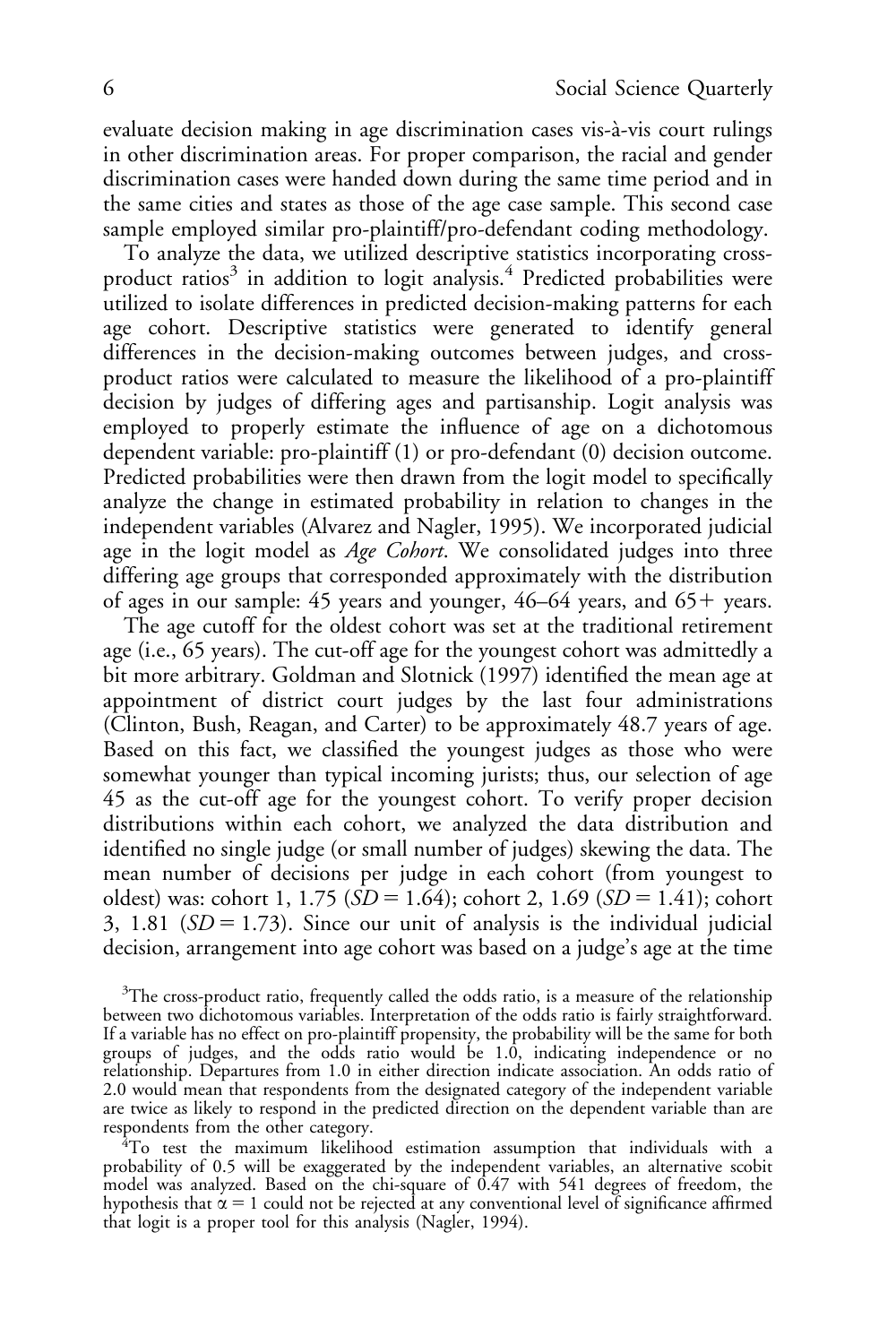of the decision, including some instances in which judges handed down different decisions at different age points (i.e., a judge would be considered a middle-aged judge for a decision she handed down when she was 50, but the same judge would be considered part of the older cohort later on when she decided another case at the age of  $68$ ).<sup>5</sup>

We created two sets of logit models. Our first models tested our hypothesis that age influences judicial decision making in age discrimination cases. The second set of models was created as a means of clarifying the results of the first. In this second analysis, we estimated the extent to which age influenced jurists' rulings in race and gender discrimination cases. If we were to find that age was a statistically significant predictor of case outcomes in race and gender cases, this could raise serious questions about the extent to which age shapes judicial attitudes toward the issue of age discrimination. Indeed, such a finding would suggest increasing liberalism by judges in all cases as they age, rather than a specific tendency to support age discrimination claimants. Conversely, a finding that age was not a significant predictor of outcomes in gender and racial bias cases would lead us to have greater confidence in a positive finding in the first model.

The logit models included important control variables. The *Party* variable estimates the influence of judicial partisanship on decision outcomes. Party values of 1 were assigned to judges who were identified as Democrats, while 0 was assigned to Republicans. Although partisanship is an admittedly imperfect measure of judicial ideology, Pinello (1999) notes that between 1959 and 1998 at least 140 books, articles, dissertations, and papers in the legal and political science literatures have reported empirical research identifying a link between judges' party affiliation and judicial ideology in the United States. Similarly, research on the district courts has found that Democratic and Republican jurists exhibit markedly different decisionmaking patterns in discrimination cases, with Democrats generally being more supportive of those who argue that they have been victims of discrimination (Carp and Stidham, 1998; Rowland and Carp, 1996). Consequently, we expect that Democrats will be more pro-plaintiff in their age discrimination case decision making, while Republicans will tend to be pro-defendant.

<sup>5</sup>Some may wonder why we didn't divide the age cohorts into narrower categories, or even treat age as a continuous variable. The consolidation of judges into age cohort is consistent with our hypothesis that we would identify differences among the very youngest and oldest judges. Since a large number of federal judges fall within a fairly narrow range of age, the use<br>of smaller age cohort groups was problematic as it produced sharply inconsistent *ns* across of smaller age cohort groups was problematic as it produced sharply inconsistent *n*s across cohorts, making for improper comparison. Furthermore, we don't anticipate that the effect of age will be perfectly linear along the age spectrum. There is no theoretical justification to believe that as a judge ages by one year we would anticipate that they would exhibit a correspondingly incremental increase in support for older litigants. We anticipate that differences will emerge among the very oldest and youngest jurists. Given this, we felt that a more intuitive and theoretically justifiable approach was to categorize the age groups into three divisions for the purposes of the logit analysis. This provides for larger, and thus more representative, groups while still allowing for meaningful comparisons across cohorts.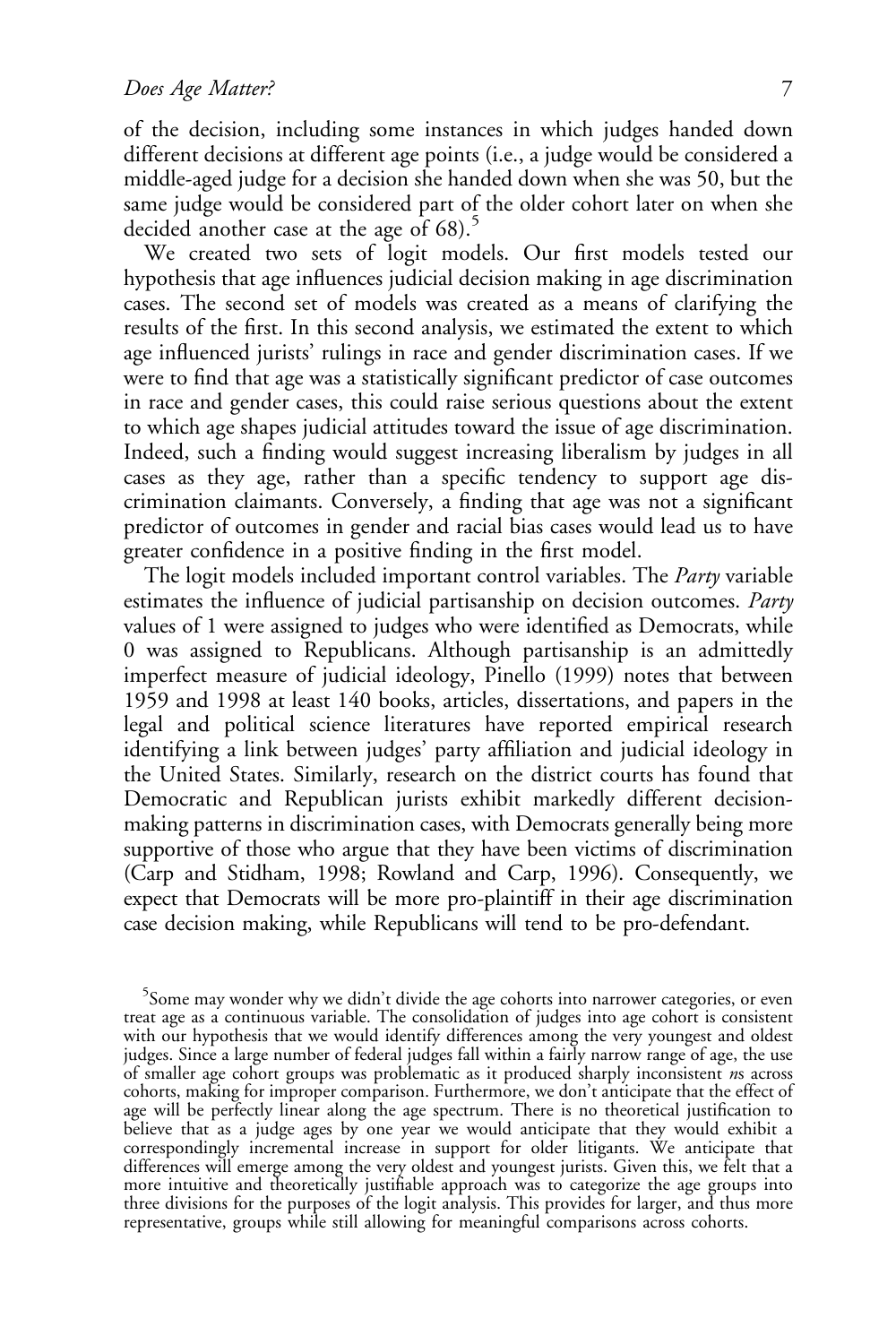It is especially important to consider judicial partisanship when trying to understand decision making by federal trial judges. Although trial jurists are expected to follow the legal precedents established by the courts of appeals and the Supreme Court, they may first have to interpret what the precedents mean. This becomes especially important when ''ambiguous or vague statements, multiple opinions, inconsistent precedents, and the like make the task of interpretation difficult and leave more room for discretion'' ( Johnson and Canon, 1999). Partisan identification often provides a framework for guiding these different interpretations, and is thus an important control variable.

We also included a variable in the age discrimination logit model to control for a major change in age discrimination law. *ADEA Change* was coded 1 for years 1984 to 1990; 0 for years 1991 to 1995. This measure was added as a means of controlling for the previously mentioned revisions in age discrimination law as a result of the U.S. Supreme Court's ruling in *Public Retirement System of Ohio v. Betts*, and Congress's subsequent overhaul of the ADEA.

Finally, to determine if ''nontraditional'' (i.e., women and/or minority judges) were inclined to act favorably to claimants of age bias, we included two variables to estimate any influence that judicial gender and/or race might play in predicting case outcomes. The *Gender* variable was dichotomously coded, with a value of 1 for women. Judges who were members of a racial or ethnic minority group were assigned a *Minority* value of 1, while white judges were designated 0.

# Age Discrimination in the Federal District Courts

We begin our analysis with a general review of district court decision making in age discrimination cases compared to other discrimination issues. Figure 1 reports the direction of district court decisions in three case type areas: age, race, and gender discrimination. The data indicate that the civil rights issue of age discrimination was treated differently from racial and gender discrimination. Indeed, two key distinctions appear.

First, the difference between Democrats and Republicans was less pronounced in age discrimination cases than it was in other areas. The distinction was especially stark when compared to rulings in racial discrimination disputes. As indicated by the racial discrimination crossproduct ratio  $\alpha$  of 3.29 seen in Figure 1, there were sharply divergent decision-making patterns along partisan lines in race suits. Republicans exhibited the most pro-defendant decision-making behavior in race bias cases, while Democrats tended to be most supportive of defendants in age discrimination suits. Interestingly, GOP jurists ruled for plaintiffs in gender cases 42.4 percent of the time, a rate almost equal to the 42 percent proplaintiff pattern of Democratic jurists in age cases. The data indicate that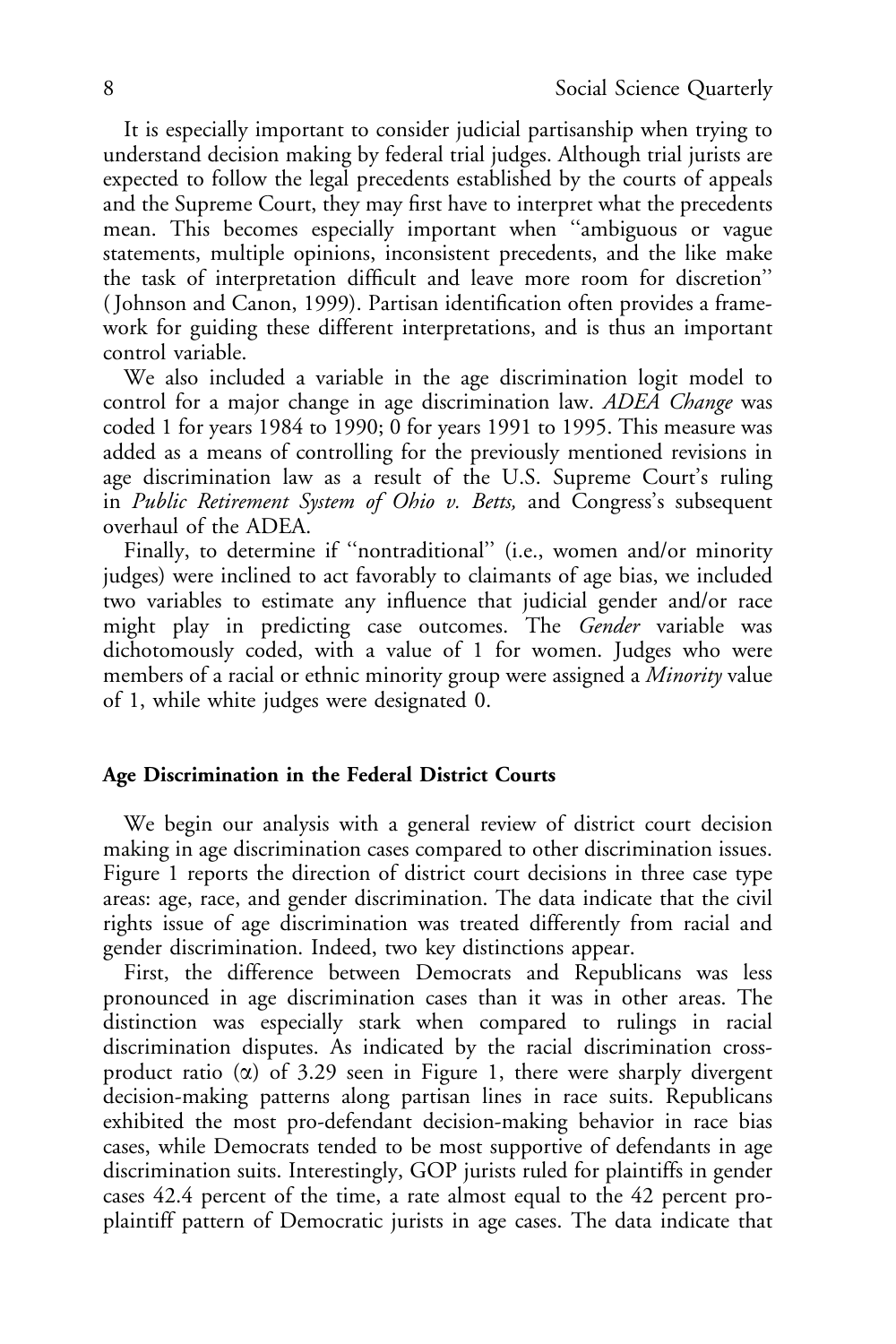#### FIGURE 1





both Democrats and Republicans were more sympathetic to claims of discrimination based on gender, rather than age or race.

The second notable trend revealed in Figure 1 concerns the overall decision-making pattern in age discrimination cases. Although solid partisan differences existed, it is interesting to note that neither Democratic nor Republican jurists exhibited behavior in age discrimination cases that could be classified in the aggregate as overwhelmingly pro-plaintiff. The data show that Democrats ruled in favor of age discrimination claimants in approximately four of every ten cases. Among Republican jurists, the elderly succeeded in only three of every ten cases. When compared to the decision-making pattern identified in racial and gender discrimination cases, it is clear that jurists of both parties were more inclined to support defendants in age discrimination suits. This is most likely due to the fact that different legal standards apply in age bias cases. Age—unlike race or gender—is not considered a suspect classification under the law.

The data presented in Table 1 reveal that Democratic judges were more supportive of those who brought age bias claims compared to Republican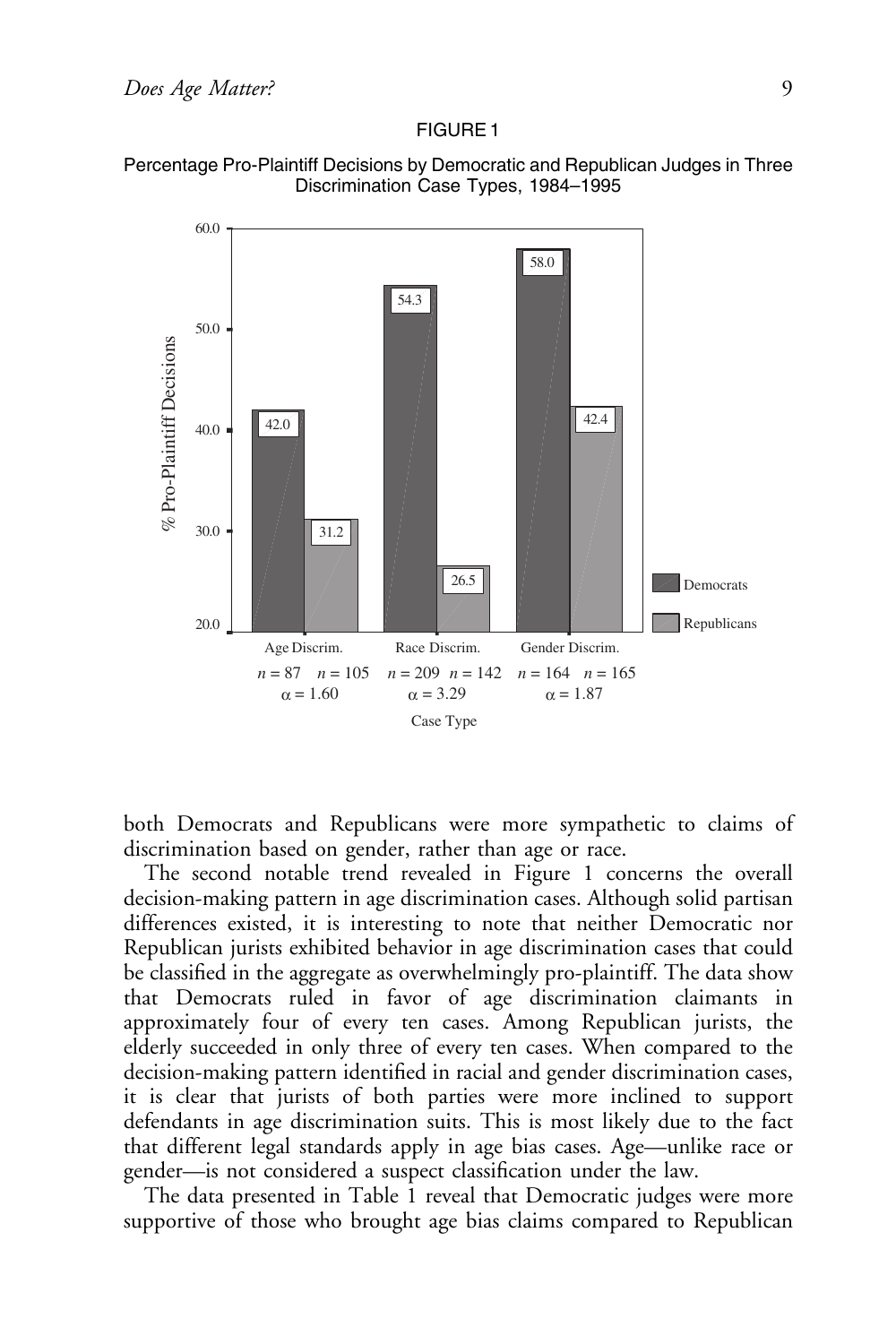## TABLE 1

Judicial Partisanship and the Decision Outcome of Age Discrimination Cases, 1984–1995

|               | Democrats | Republicans |  |
|---------------|-----------|-------------|--|
| Pro-Plaintiff | 42.0%     | 31.2%       |  |
| $n =$         | 87        | 105         |  |
| Pro-Defendant | 58.0%     | 68.8%       |  |
| $n =$         | 120       | 232         |  |

 $\alpha = 1.60$ .

 $\chi^2$  = 6.64; df = 1; p = 0.01.

jurists. Democratic judges decided 42 percent of their age discrimination decisions in a pro-plaintiff fashion. Republicans, however, ruled for the elderly only 31.2 percent of the time. The cross-product ratio of 1.60 indicates that Democratic judges were 60 percent more likely than Republicans to cast a pro-plaintiff decision in age discrimination cases. Although this is not an enormous difference between the parties—as just seen in racial discrimination cases, odds ratios of 2.0 or greater can be identified in some case types—it is not an insignificant difference, either. The data indicate that there was a tendency for Democratic judges to rule in a more pro-plaintiff fashion vis-à-vis their Republican counterparts. The implication of this is clear: partisanship was an influential factor in predicting age discrimination rulings.

Figure 2 reports the ideology of age discrimination decision making among judges in three different age cohorts. The data indicate that the youngest judges were least sympathetic to those who alleged that they had been victims of age discrimination. Younger Democrats were supportive of age bias plaintiffs in 22.2 percent of their cases, while the youngest Republican jurists ruled in favor of age discrimination claimants 19.4 percent of the time. Conversely, the pro-plaintiff rate for Republican judges 65+ was 33.9 percent. The oldest Democrats ruled for age discrimination claimants 46.8 percent of the time, the highest among the observed groups. The overall pro-plaintiff decision rate for the youngest, middle, and oldest cohorts was 20.4 percent, 35.3 percent, and 41.1 percent, respectively.

Comparing the youngest and oldest cohorts, we identified an odds ratio of 2.66. This indicates that the oldest judges were over twice as likely as their youngest colleagues to render a pro-plaintiff verdict in age discrimination cases, suggesting that age was an influential determinant of decisions in age cases. The rate of success for those who brought age bias suits before judges in the middle-aged cohort fell between the rates for the very youngest and oldest. The pro-plaintiff success rate among the middle cohort was 42.3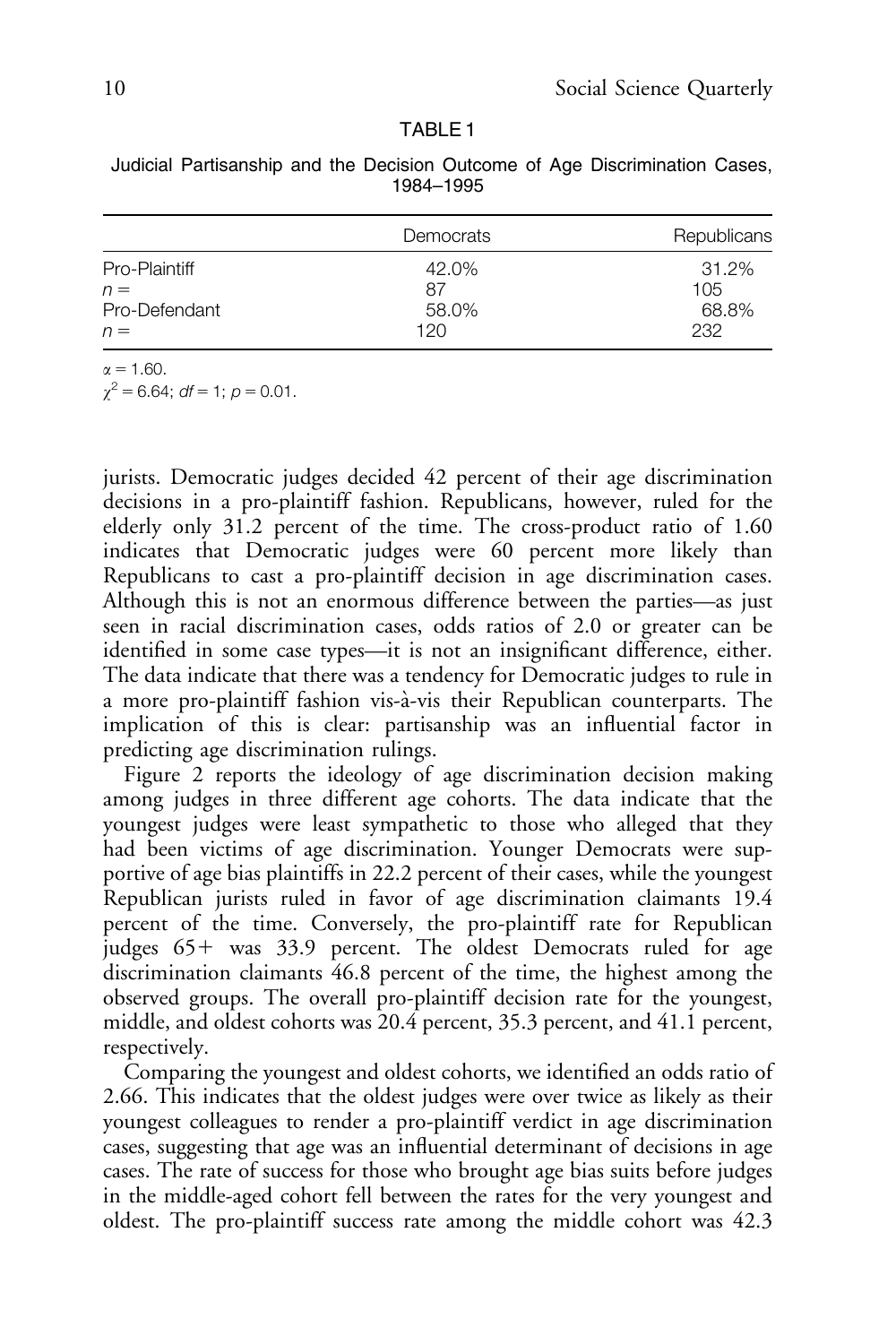#### FIGURE 2





percent by Democratic judges and 32.1 percent by Republicans. In sum, the data support the premise that as one examines jurists in the various cohorts, the level of support for claimants in age discrimination cases rises as one moves from the young through the older cohorts. However, in order to estimate the impact that both political party and age may play in impacting court decisions, we turned to multivariate logit analysis to fully test our hypotheses.

The logit results presented in Table 2 provide confirmation of the trends revealed in the descriptive statistics. As seen in the simple Model A, the Age Cohort coefficient of 0.389 is statistically significant at the 0.05 level. Consequently, age cohort had some impact on decision making in age discrimination cases. Model A indicates that partisanship, as expected, was a predictor of judicial behavior as well. The *Party* coefficient is statistically significant in its ability to predict age discrimination case outcomes. The ADEA Reform control variable is also significant, indicating that judicial decision making in age cases was altered as a result of the changes made to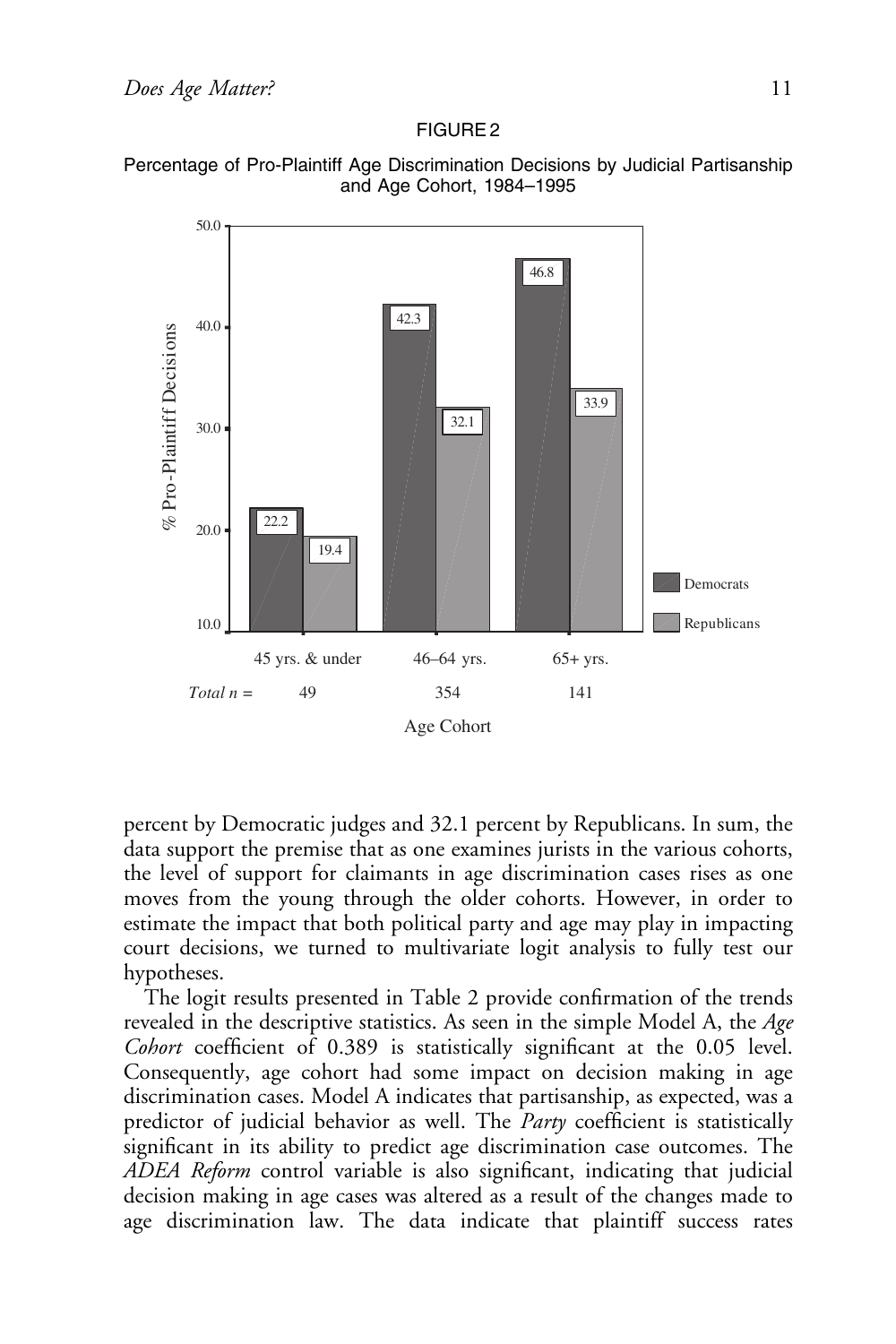#### TABLE 2

|                       | Models                                                                                                            |                                                                                                                     |  |  |  |
|-----------------------|-------------------------------------------------------------------------------------------------------------------|---------------------------------------------------------------------------------------------------------------------|--|--|--|
|                       | A                                                                                                                 | B                                                                                                                   |  |  |  |
| Independent Variables | MLE (SE)                                                                                                          | MLE (SE)                                                                                                            |  |  |  |
| Age cohort            | $0.389*$                                                                                                          | $0.402*$                                                                                                            |  |  |  |
| Party                 | (0.167)<br>$0.364*$                                                                                               | (0.170)<br>$0.345^{+}$                                                                                              |  |  |  |
| ADEA change           | (0.189)<br>$0.420*$                                                                                               | (0.191)<br>$0.415*$                                                                                                 |  |  |  |
| Gender                | (0.197)                                                                                                           | (0.197)<br>0.279                                                                                                    |  |  |  |
| Minority              |                                                                                                                   | (0.316)<br>0.038                                                                                                    |  |  |  |
|                       | $-1.867***$                                                                                                       | (0.319)<br>$-1.913***$                                                                                              |  |  |  |
| Intercept             | (0.416)<br>% Categorized correctly<br>$=66.0$                                                                     | (0.426)<br>% Categorized correctly<br>$=66.0$                                                                       |  |  |  |
|                       | Reduction in error $=$ 4.22%<br>$-2 \times$ LLR = 692.075<br>Model chi-square $= 15.51$<br>$df = 3$ ; $p = 0.002$ | Reduction in error = $4.22\%$<br>$-2 \times LLR = 691.289$<br>Model chi-square $= 16.298$<br>$df = 5$ , $p = 0.006$ |  |  |  |

| Logit Coefficients for the Likelihood of a Pro-Plaintiff Decision by District Court |  |
|-------------------------------------------------------------------------------------|--|
| Judges in Age Discrimination Cases, 1984–1995                                       |  |

 $N = 544.$ 

Mean of dependent variable  $= 0.355$ .

<sup>+</sup>Significant at 0.10; \*significant at 0.05; \*\*significant at 0.01; \*\*\*significant at 0.001.

decreased after the ADEA changes of 1990.<sup>6</sup> When controls for judicial race and gender were included, as seen in Model B, the influence of partisanship dipped slightly below the 95 percent confidence level but there was no significant model change overall. It is clear that neither race nor gender were predictors of judicial decision making in age bias claims.

Our third and fourth logit models support the hypothesis that a jurist's age may influence decision making in age bias claims. As seen in Table 3, we tested the influence of judicial age in suits alleging racial and gender discrimination. Unlike the findings presented in Table 1, analysis of judicial

<sup>6</sup> This discovery, which is consistent among both Democrats and Republicans, is puzzling. One of the key changes made in 1990 to the ADEA was to overturn the Supreme Court's ruling in Public Employees Retirement System of Ohio v. Betts, 109 S. Ct. 2854 (1989). The Court ruled in Betts that the ADEA did not apply to benefit plans, and it thus allowed employers to deny benefits to older and retiring employees (Flaxman, 1991). Congress subsequently acted in 1990 to protect workers' benefits. Although not the subject of our analysis, a legal study of the ADEA might shed some light on this intriguing finding.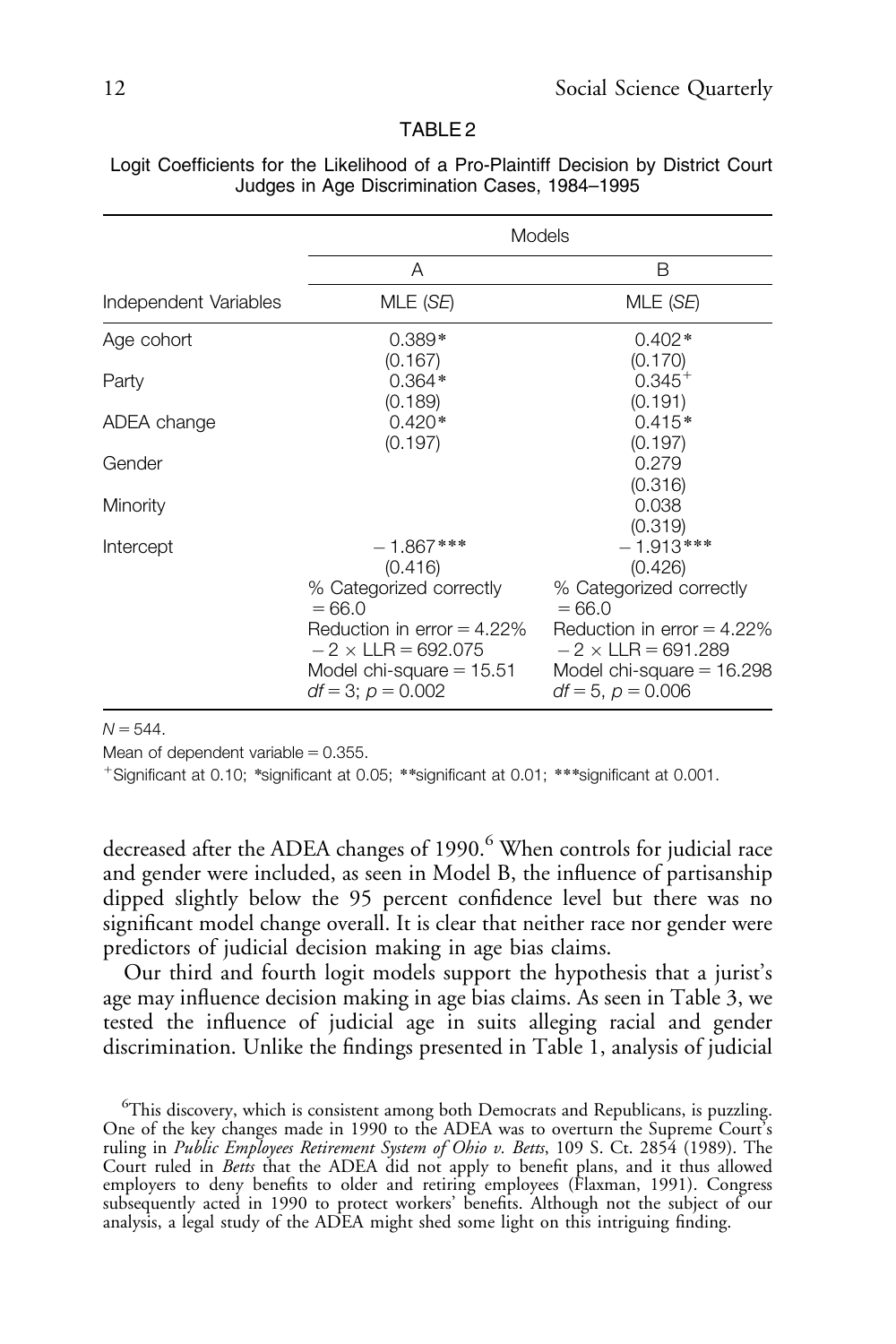#### TABLE 3

| Independent<br>Variables | Racial Discrimination<br>MLE (SE)                                                                                                                                                                                                         | <b>Gender Discrimination</b><br>MLE (SE)                                                                                                                                                                                                |
|--------------------------|-------------------------------------------------------------------------------------------------------------------------------------------------------------------------------------------------------------------------------------------|-----------------------------------------------------------------------------------------------------------------------------------------------------------------------------------------------------------------------------------------|
| Age cohort               | $-0.058$<br>(0.125)                                                                                                                                                                                                                       | 0.136<br>(0.143)                                                                                                                                                                                                                        |
| Party                    | $1.191***$<br>(0.143)                                                                                                                                                                                                                     | $0.611***$<br>(0.159)                                                                                                                                                                                                                   |
| Intercept                | $-0.886**$<br>(0.280)<br>% Categorized correctly = $65.4$<br>Reduction in error = $9.42\%$<br>$-2 \times$ LLR = 1149.068<br>Model chi-square $= 72.247$<br>$df = 2$ ; $p < 0.001$<br>$N = 918$<br>Mean of dependent variable<br>$= 0.382$ | $-0.596$<br>(0.323)<br>% Categorized correctly = $57.7$<br>Reduction in error = $13.67\%$<br>$-2 \times LIR = 914.516$<br>Model chi-square $= 16.782$<br>$df = 2$ ; $p < 0.001$<br>$N = 672$<br>Mean of dependent variable<br>$= 0.490$ |

Logit Coefficients for the Likelihood of a Pro-Plaintiff Decision by District Court Judges in Racial and Gender Discrimination Cases, 1984–1995

\*Significant at 0.05; \*\*significant at 0.01; \*\*\*significant at 0.001.

rulings in other discrimination areas reveals that age did not predict decisions in these cases. Judicial partisanship, on the other hand, was particularly influential. Together, the findings of the logit models provide a strong suggestion that there is a dynamic relationship between jurists' age and their rulings in age bias suits. Age cohort appears to be a significant predictor of judicial decision making in age discrimination cases.<sup>7</sup>

 $^7$ Although the findings are not presented, we also constructed models with political context variables that other judicial behavior studies have tested. These context variables included measures of national public opinion, Supreme Court ideology, region, and a Reagan years dummy variable. The results revealed these factors to be surprisingly ineffective. Indeed, none were statistically significant and they provided negligible increases in the model's explanatory power. However, these context variables also did not generally alter the relative influence of partisanship and age. Consequently, we report a simple logit model with a high level of confidence that these results are quite robust. We also ran the model using Tate and Handberg's (1991) appointing president variable rather than judicial partisanship, and this likewise did not change the results. Furthermore, out of curiosity, we created a logit model that included the actual age of the judge, rather than age cohort. The results of this model revealed that actual age was not significant, providing no indication that a direct, linear relationship across all age levels exists between judicial age and rulings in age bias cases. Coupled with the results identified in Figure 2, our findings indicate that the impact of age on judicial decision making appears to be most significant at the margins—among the very youngest and oldest jurists. This is consistent with our hypothesis and also not especially surprising. Most district court research has typically identified general directional trends, rather than overwhelming differences, among different groups of judges (see Carp and Rowland, 1983; Rowland and Carp, 1996).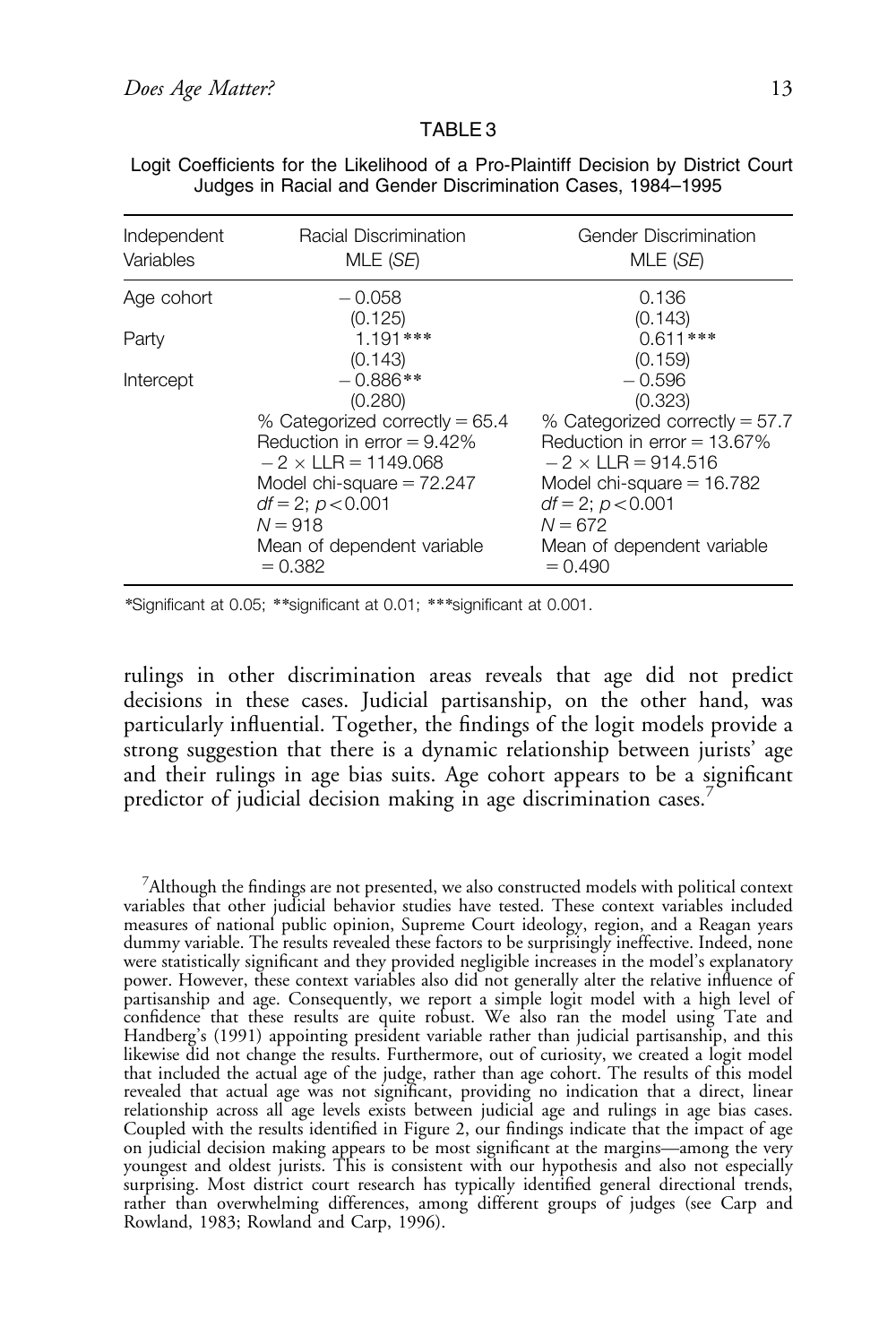The predicted probabilities in Tables 4 and 5 show that across the three age cohorts, one can see a distinguished change in decision making. Specifically, Table 4 displays the probabilities for the age cohorts delineated by partisanship for decisions made prior to the passage of the 1990 ADEA reforms. The data show that there was a consistent and distinct rise in probability for a liberal outcome across age cohorts. The rise in the probability of a liberal decision began with 0.30 for the young cohort to 0.41 for the middle cohort followed by 0.48 for the oldest cohort. Thus, the predicted probability for a liberal decision in the young cohort was 30 out of 100 claimants while claimants before jurists in the older cohort had a 48 out of 100 probability of receiving a liberal decision.

Further, this result held true across party lines. The data reveal that within each age cohort Republicans displayed less probability of rendering a liberal decision than Democrats in the same cohort. However, even within each party, the probability for a liberal decision increased as one looked to the older cohorts.

Table 5 displays the probabilities for the age cohorts delineated by partisanship for decisions that were made after the ADEA revisions of 1990.

## TABLE 4

Predicted Probabilities of Liberal Versus Conservative Decision Making by Age Cohort and Party During ADEA Years

|                                                  | Young Cohort<br>(Under 45 Years) |                                                             | Middle Cohort<br>$(45–64 \text{ Years})$ |      | Older Cohort<br>$(65 + Years)$ |      |
|--------------------------------------------------|----------------------------------|-------------------------------------------------------------|------------------------------------------|------|--------------------------------|------|
|                                                  |                                  | Democrat Republican Democrat Republican Democrat Republican |                                          |      |                                |      |
| ADEA years<br>Average variant<br>decision making | 0.33<br>0.30                     | 0.26                                                        | 0.42<br>0.41                             | 0.39 | 0.52<br>0.48                   | 0.43 |

#### TABLE 5

## Predicted Probabilities of Liberal Versus Conservative Decision Making by Age Cohort and Party During Non-ADEA Years

|                                                      | Young Cohort<br>(Under 45 Years) |      | Middle Cohort<br>(45-64 Years) |                                                             | Older Cohort<br>$(65 + Years)$ |      |
|------------------------------------------------------|----------------------------------|------|--------------------------------|-------------------------------------------------------------|--------------------------------|------|
|                                                      |                                  |      |                                | Democrat Republican Democrat Republican Democrat Republican |                                |      |
| Non-ADEA years<br>Average variant<br>decision making | 0.25<br>0.22                     | 0.19 | 0.33<br>0.29                   | 0.25                                                        | 0.42<br>0.38                   | 0.33 |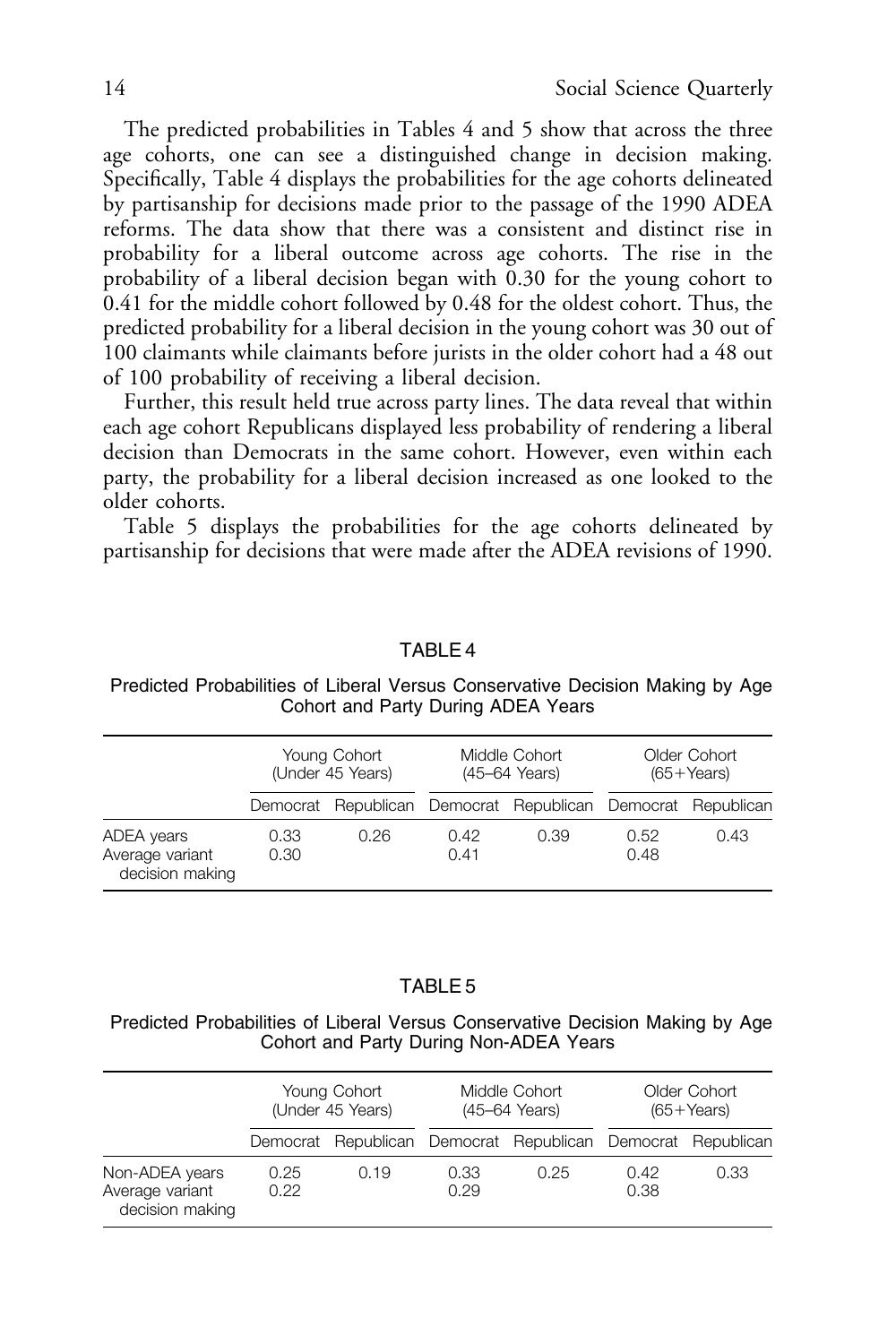





In accordance with results for the pre-reform years, one can see that there is a constant and specific rise in probability for a liberal outcome as a judge ages. Specifically, the data show a rise from 0.22 probability for the young cohort to 0.29 for the middle cohort followed by 0.38 for the oldest cohort. Thus, the predicted probability for a liberal decision varies by 0.16 depending on the age cohort of the judge. The partisan results are also consistent during the pre- and post-reform years. As seen in Figure 3, regardless of partisanship, the probability of a liberal outcome steadily increased across the age cohorts.

# Conclusions

Does judicial age matter in age discrimination cases? The data suggest that there is an association between judicial age and rulings in age discrimination cases. This relationship appears to occur among the very youngest and oldest jurists. Our findings reveal that judges in the youngest cohort were least sympathetic toward those who allege that they had been victims of age discrimination. Alternatively, judges in the oldest cohort were generally the most sympathetic toward these complainants. In this manner, the data tend to support our hypothesis that increased age corresponds with increased ''pro-elderly'' decision making in age cases. However, this finding must be qualified. Our data do not indicate that the likelihood of a pro-plaintiff case outcome increases incrementally with judicial age. The effects appear at the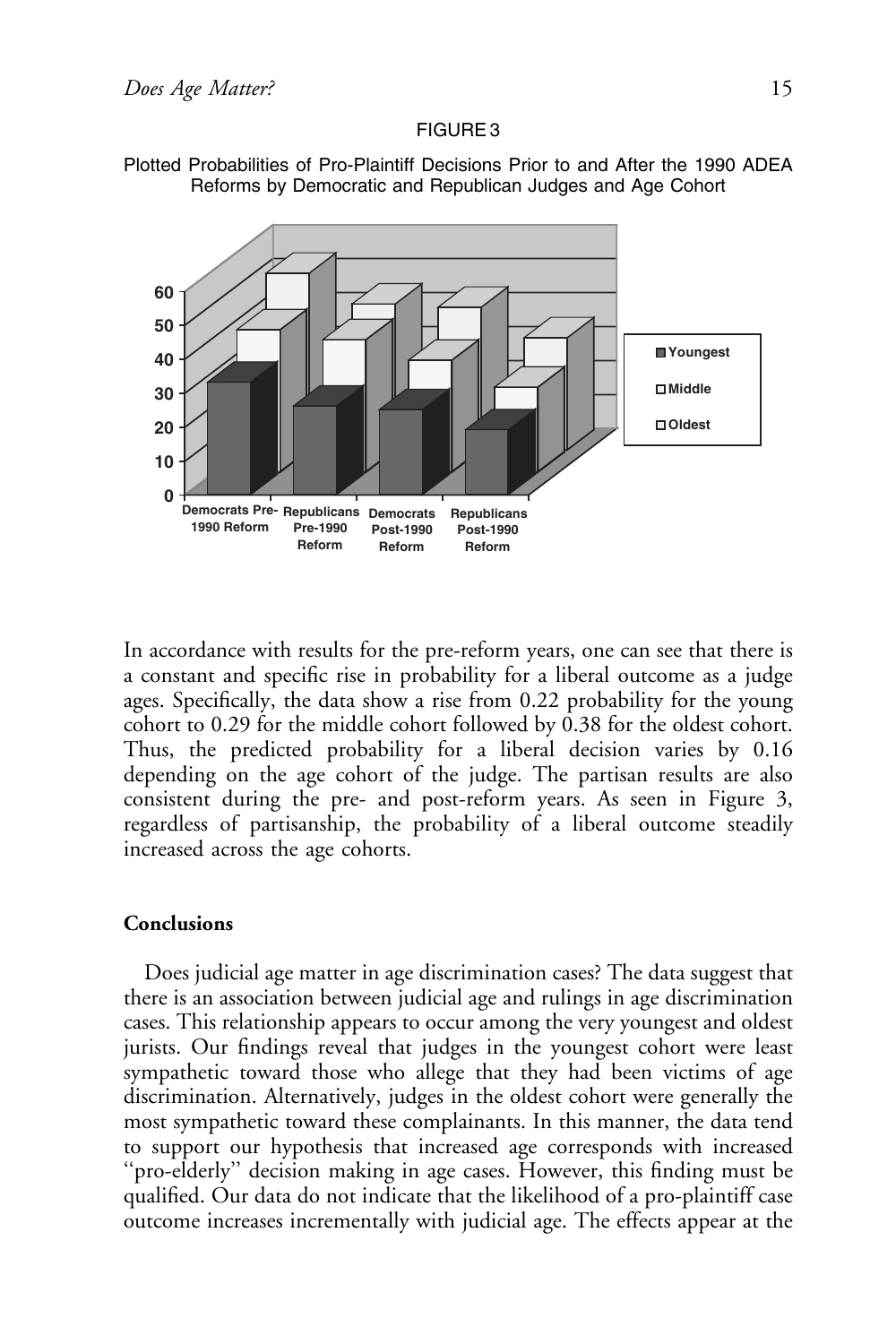age extremes among the very oldest and youngest judges. It should also be noted that because we did not look at individual judge's decision making in age bias cases over time, we do not have direct evidence of how individual judges changed their decision making in age bias claims as individual judges incrementally became older. However, we can infer from examining three different age cohorts of judges holding other variables constant that as judges age they become more sympathetic to plaintiffs' claims in age discrimination cases.

These findings also confirm that judicial partisanship has an important influence on age discrimination rulings. However, we found that partisan differences were fewer in the area of age discrimination cases than in other discrimination areas. When compared to rulings in gender and race cases, jurists in age cases exhibited decision-making behavior that was more favorable to defendants.

One of the more intriguing implications of our findings is that judges may change their views as they age. While holding a number of variables constant—partisanship, gender, race, and others—we still found that age was significantly related to decision making in age bias cases. Factors such as race and gender, which do not change through time, are likely to be related to decision making in the same way throughout a judge's career. Age, however, is different. There is a clear suggestion from these findings that some socioeconomic variables may affect judges' decision making differently over time.

In sum, these results provide new evidence to support the social attribute model of judicial decision making. In particular, our findings indicate that the affect of age on judicial decision making in age discrimination cases is similar to the effects of gender and race in cases that touch upon these issues. Just as some previous studies found that women judges may be the strongest supporters of gender bias claims, and African-American jurists may exhibit sentencing behavior that tends to favor African-American criminal defendants, our findings indicate that older judges may show greater affinity to plaintiffs in age bias claims. Furthermore, we have found evidence to suggest increased liberalism in at least one issue area among older judges. Previous studies that have investigated the impact of age generally identified a tendency for more conservative decision making by aging jurists. Our data, however, indicate that there may be an opposite effect when it comes to age bias rulings.

It is hoped that this exploratory investigation into an area of increasing importance in the law has shed some light onto the important issue of age discrimination. Future studies might reinvestigate this issue since this is a relatively new area in the law and the number of age cases heard in the courts continues to expand. As the workforce of the United States ages, we would expect to see more age bias claims brought to the federal courts. But if the results of our analysis hold true, then those who bring age discrimination suits may wish to see an older judge trying their case.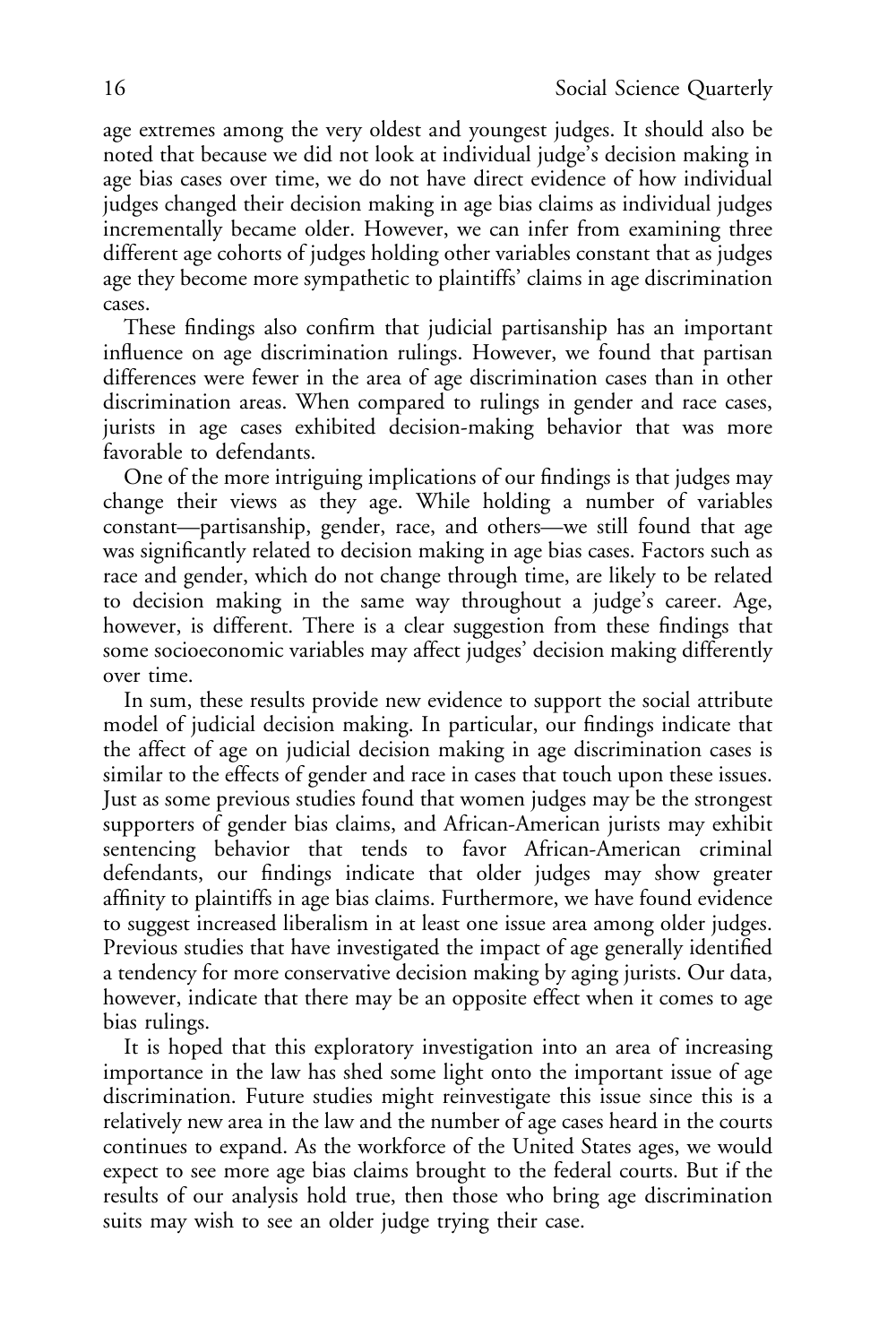#### **REFERENCES**

Allen, David W., and Diane E. Wall. 1993. ''Role Orientations and Women State Supreme Court Justices.'' Judicature 77:156–65.

Alvarez, R. Michael, and Jonathan Nagler. 1995. ''Economics, Issues and the Perot Candidacy: Voter Choice in the 1992 Presidential Election.'' American Journal of Political Science 39:714-44.

Angle, John, and David A. Wissmann. 1983. ''Work Experience, Age, and Gender Discrimination.'' Social Science Quarterly 64:66–84.

Bessey, Barbara L., and Srijati M. Ananda. 1991. ''Age Discrimination in Employment: An Interdisciplinary Review of the ADEA.'' Research on Aging 13:413–57.

Carp, Robert A., and C. K. Rowland. 1983. Policymaking and Politics in the Federal District Courts. Knoxville, Tenn.: University of Tennessee Press.

Carp, Robert A., and Ronald Stidham. 1998. Judicial Process in America, 4th ed. Washington, D.C.: Congressional Quarterly.

Davis, Sue, Susan Haire, and Donald R. Songer. 1993. ''Voting Behavior and Gender on the U.S. Courts of Appeals.'' Judicature 77:129–33.

DiBase v. Smith-Kline Beecham, 48 F.3d 719 (1995).

EEOC v. Francis W. Parker School, 41 F.3d 1073 (1994).

Ellis v. United Airlines, 73 F.3d 999 (1996).

Flaxman, Howard R. 1991. ''Safeguarding the Workplace: New Law Protects Older Workers.'' Trial 27:46–48.

Gitt, C. E. 1981. ''The 1978 Amendments to the Age Discrimination in Employment Act— A Legal Overview.'' Marquette Law Review 64:607–56.

Goldman, Sheldon. 1975. ''Voting Behavior on the United States Courts of Appeals Revisited.'' American Political Science Review 69:491–506.

Goldman, Sheldon, and Elliot Slotnick. 1997. ''Clinton's First Term Judiciary: Many Bridges to Cross.'' Judicature 80:254–78.

Gryski, Gerad S., Eleanor C. Main, and William J. Dixon. 1986. ''Models of High Court Decision Making in Sex Discrimination Cases.'' Journal of Politics 48:143–55.

Hazen Paper Co. v. Biggins, 597 U.S. 604 (1993).

Higgins, Michael. 1999. "Age of Litigiousness." ABA Journal 85:16.

Johnson, Charles A., and Bradley C. Canon. 1999. Judicial Policies: Implementation and Impact, 2nd ed. Washington, D.C.: Congressional Quarterly Press.

Mangold v. California Public Utilities Commission, 67 F.3d 1470 (1995).

Markham v. Geller, 635 F.2d 1027 (1980).

Massachusetts Board of Retirement v. Murgia, 96 S. Ct. 2562 (1976).

Mustard, David. 1998. ''Racial, Ethnic, and Gender Disparities in Sentencing: Evidence from the U.S. Federal Courts.'' Presented at the Annual Meeting of the American Political Science Association. Boston, Mass.

Pinello, Daniel R. 1999. ''Linking Party to Judicial Ideology in American Courts: A Meta-Analysis.'' Justice System Journal 20:219–54.